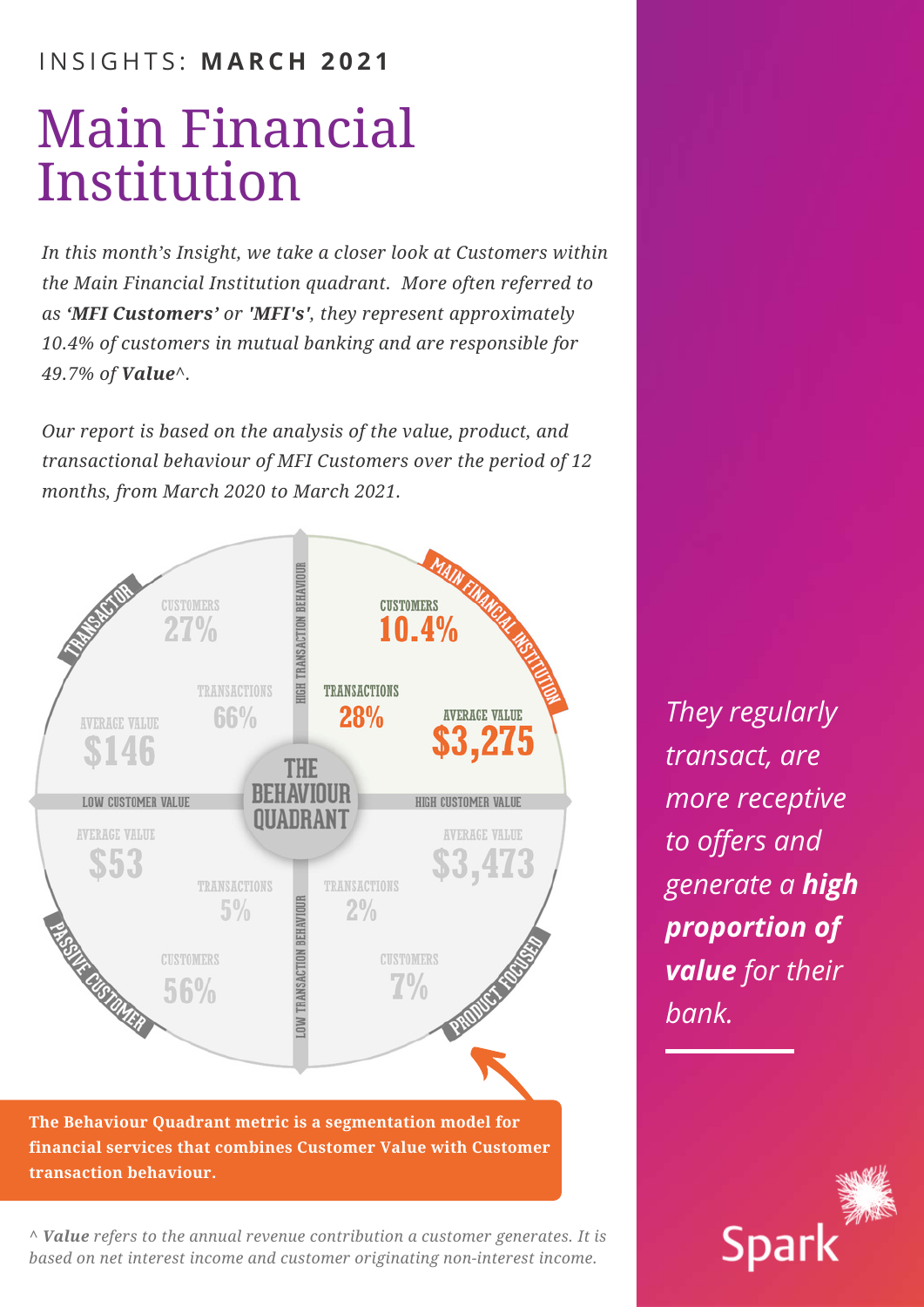# **GENERAL OBSERVATIONS**

## **Quadrant Movement (Mar '20 – Mar '21)**

78% of MFI's remained in the MFI segment.

1% left their Mutual Bank.

21% moved into another segment.

9% of Product Focused and 5% of Transactors transitioned to the MFI quadrant.

# **MFI Transactions & Channels #**

They make an average of 51 transactions across 3.2 channels each month.

85% use their debit or credit card each month. This drops to 40% usage for non-MFI customers.

82% use digital channels each month, this drops to 44% usage for non-MFI customers.

## **MFI Value & New Customers**

MFI's have an average annual value of \$3,275 - a 5.9% increase from March 2020.

5.14% of new customers acquired during the analysis period are classified as MFI.

# **Focus on Communication**



MFI customers receive regular communications across multiple channels which includes operational, marketing and general information (i.e. newsletters). By comparison, the remaining segments receive less operational and marketing communications.



**0 4** *# Channels – Transaction channels include: Branch, Internet banking, Mobile banking, Card, Direct-entry or Phone banking*